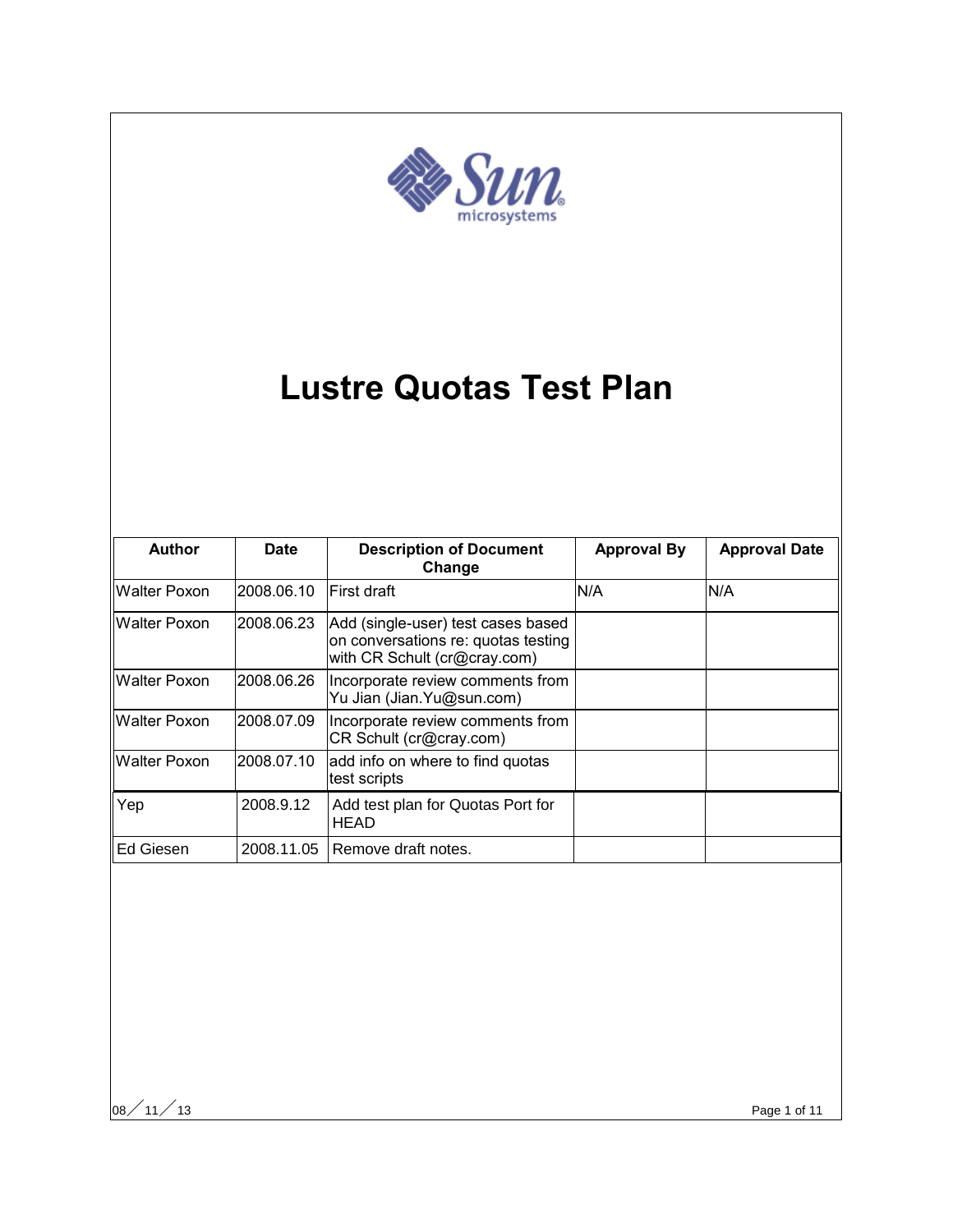# **I. Test Plan Overview**

# **Executive Summary**

- Statement of the problem: Test quotas using test cases with input from Cray Inc. test team
- Required inputs: Cray Inc. Test team
- Hardware to be used:
- Software to be used: IOR (with and without O\_DIRECT) run from quotas test scripts from Cray which will be attached to Lustre bugzilla bug-16187.
- Expected outputs: No errors when the test cases in this test plan are run
- Future actions:

# **Problem Statement**

The quotas feature in Lustre is a relatively new and relatively complex feature which deserves targeted and specific testing to ensure its proper operation with all new Lustre releases.

The following test plan outlines steps for testing block and inode quotas for users and groups in Lustre.

### **Goal**

The goals for testing are:

- 1. Thoroughly test the quotas feature (block and inode quotas for users and groups) of each new Lustre release during pre-release testing
- 2. Focus on quotas hard limits
- 3. Find and document (and add as release blockers) any quotas problems found
- 4. The ultimate goal is to deliver working quotas feature code to Cray, Inc. with each new Lustre release and avoid bugs (especially regressions)

In the design and development of test cases for this test plan, focus will be placed on testing block and inode **hard** quota limits for users and groups.

Focus will not be placed on testing block and inode soft quota limits at this time due to the high priority of testing the hard quotas behavior and the relatively lower priority of testing the behavior of soft quotas at this time.

The components to be tested are:

- 1. ldiskfs
- 2. Lustre
- 3. lustre quotas feature code

#### **Success Factors**

Success will depend on error free running of all the testsuites and other utilities. All the tests should succeed without any errors like boundary or limit errors, kernel crashes.

08 $/$  11 $/$  13  $\,$  Page 2 of 11  $\,$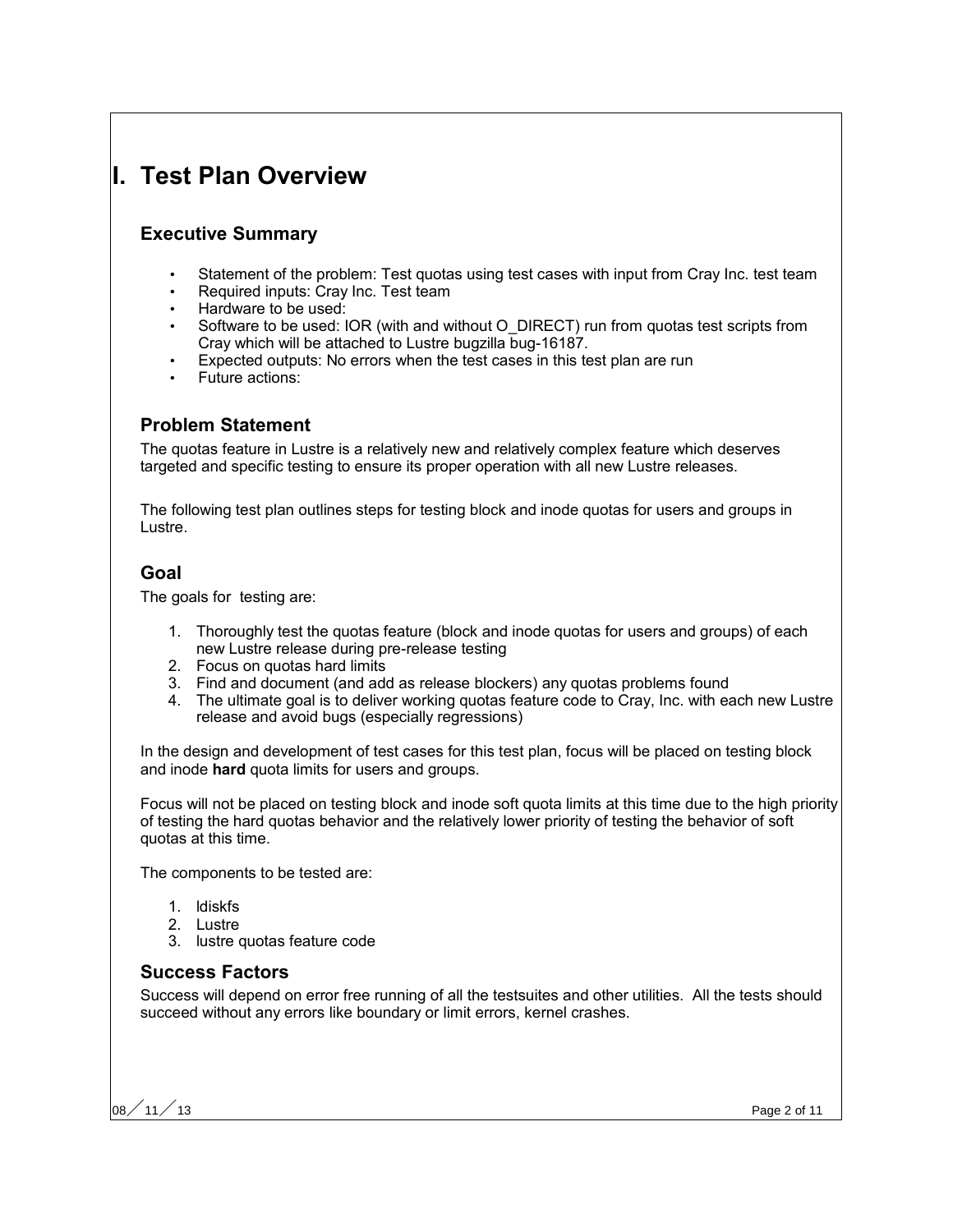Additionally, in all quotas tests, we are looking for two things: **not able to write more than 1% beyond** a quota limit and **able to write at data files when current usage is less than or equal to 99%** of user's quota limit:

Ideally, these success factors would be derived from a requirements document. Lacking a requirements document for this feature, these success criteria are derived from conversations with members of the Cray Inc. Unicos os-test team.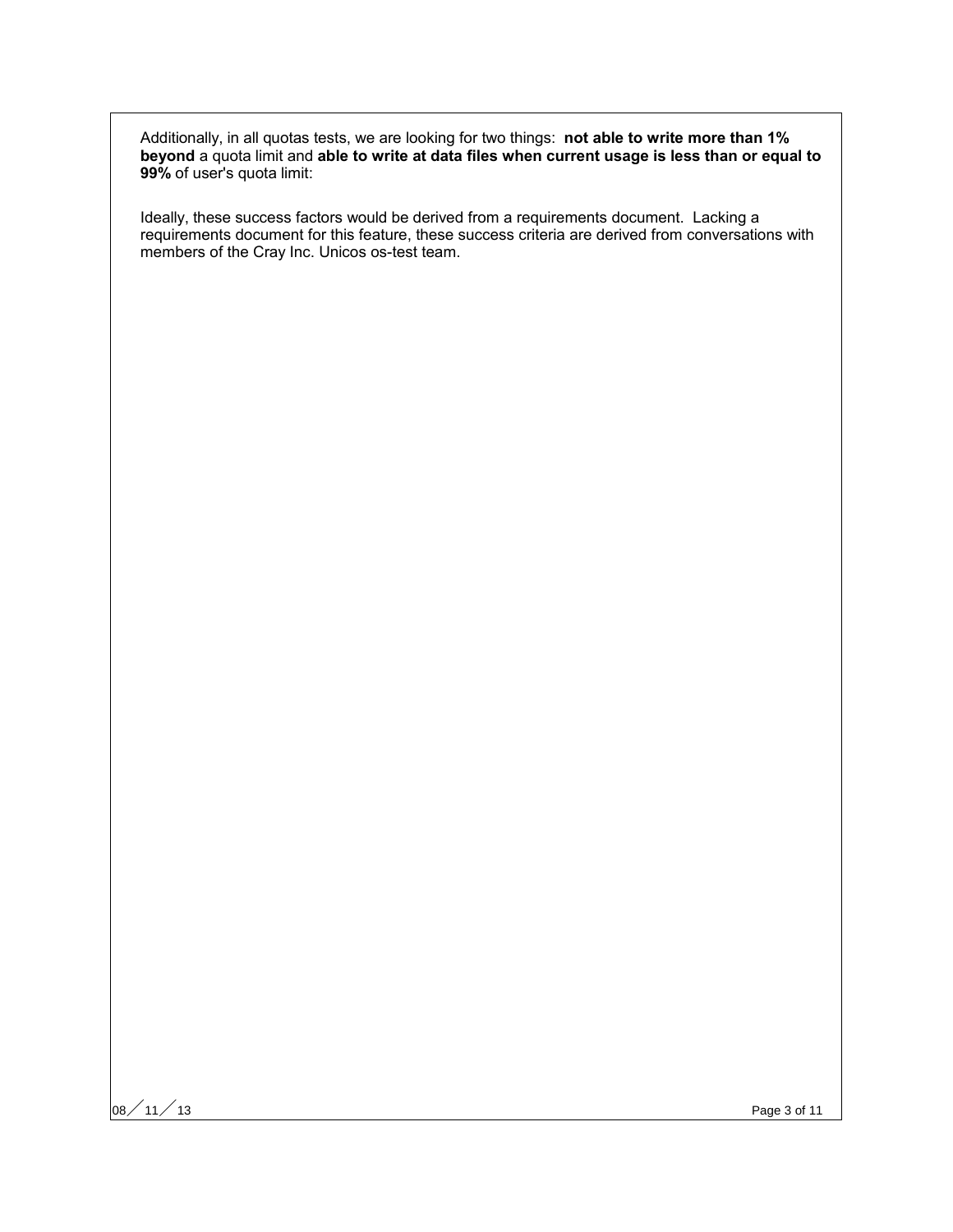# **Testing Plan**

#### **Define the setup steps that need to happen for the hardware to be ready? Who is responsible for these tests?**

1. Boot a system with Lustre-1.4.12 (or newer) or Lustre-1.6.5 (or newer)

2. Enable quotas (lfs quotacheck) on the Lustre test filesystem. We should use "lfs quotacheck" instead of "lfs quotaon" to ensure that the quota database info matches the quotas data which is stored in the filesystem.

- 3. Have at least one user account available (besides root) for testing user quotas
- 4. Obtain copies of quotas test scripts

**Specify the date these tests will start, and length of time that these test will take to complete.**

Recurring testing (once per release).

Estimated time to complete: 1 day

#### **Specify (at a high level) what tests will be completed?**

The test to be completed are:

1. run quota loop block.sh to test block user quotas

2. run quota loop block group.bash to test block group quotas

3. run quota\_loop\_inode.bash to test inode user quotas

4. run quota\_loop\_inode\_group.bash to test inode group quotas

Run each of the above scripts.

Check: do quotas work for users? (block plus inode quotas) Check: do quotas work for groups? (block plus inode quotas)

Then: run several copies of each script (With the same user but different directories where the scripts are generating their files – to simulate a user running multiple jobs at the same time)

Then: (last step): run with multiple users and multiple groups.

In all quotas tests, we are looking for two things: **not able to write more than 1% beyond** a quota limit and **able to write at data files when current usage is less than or equal to 99%** of user's quota limit:

1. When the tests intentionally try to exceed a quota limit, we want to see the I/O fail with EDQUOT error returned, and we want to see that the user is not able to write more than 1% beyond their quota limit.

2. When the tests try to write up to (but not exceed) a quota limit, we want to see the user's I/O continue to work and not get EDQUOT when the user has not yet reached their quota limit. The user should be able to write up to 99% of their quota limit without receiving EDQUOT errors returned when they try and write more data.

The test scripts mentioned above use the IOR test program to generate the I/O requests used for

08 $\big/$  11 $\big/$  13  $\,$  Page 4 of 11  $\,$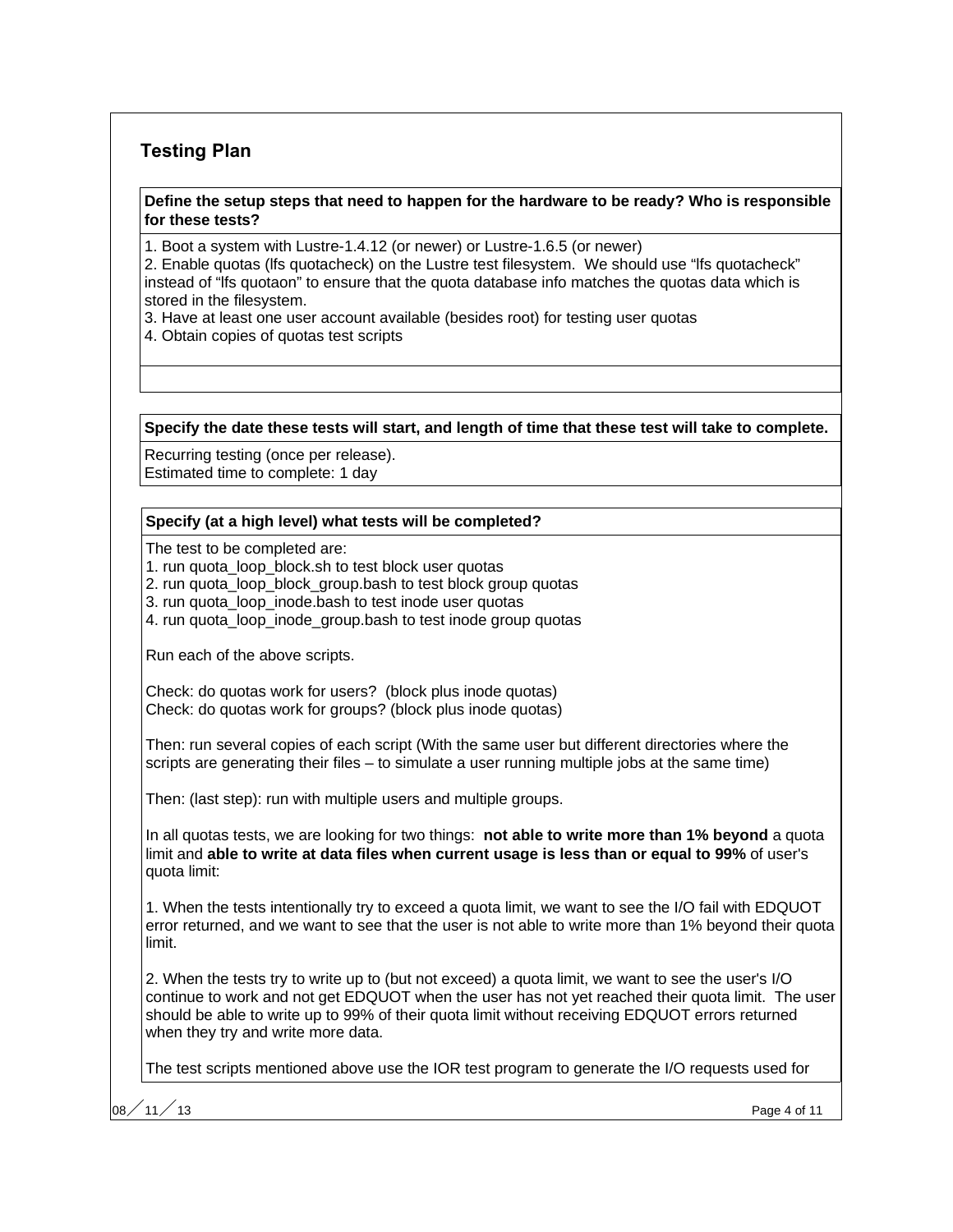filling the filesystem to test quotas.

#### **Specify hardware resources required**

Cray test cluster (for Cray testing) Sun test cluster (for Sun testing)

Large clusters with large numbers of client nodes are not necessary (at least at this point) . On the order of 8 client nodes can be used for this testing.

The lustre configuration should be: One MDS One or Two OSS Four or Eight OST's (with 40Gigabytes per OST as a minimum)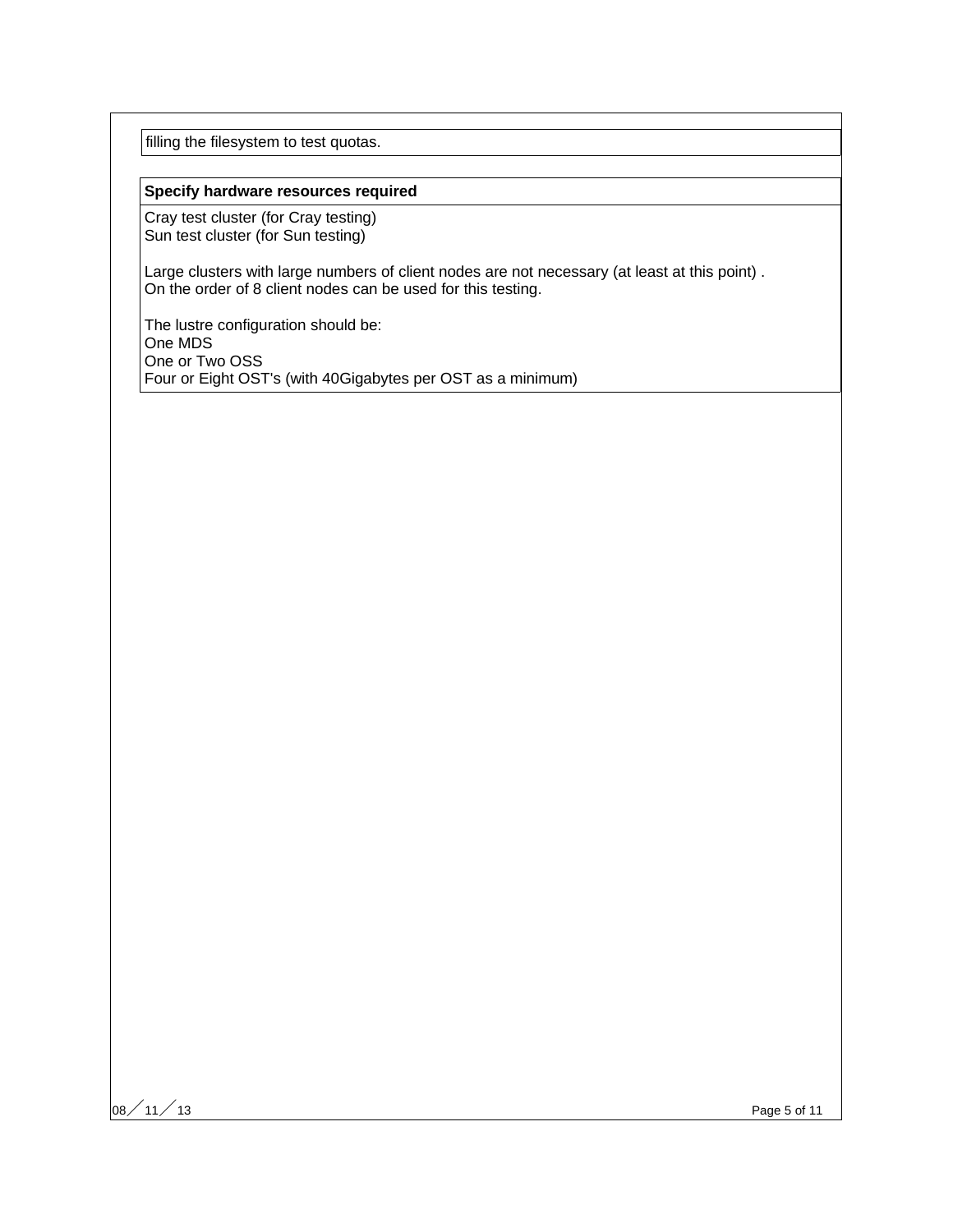# **Test Cases**

Quotas tests can be divided into two groups: functional tests and performance tests.

The quotas functional tests to be run are:

- 1. Test block quotas for users (with and without O\_DIRECT) run in single user, multi-user, and scramble modes (see below) using *quota\_loop\_block.bash*
- 2. Test block quotas for groups (with and without O\_DIRECT) run in single user, multi-user, and scramble modes (see below) using *quota\_loop\_block\_group.bash*
- 3. Test inode quotas for users (with and without O\_DIRECT) run in single user, multi-user, and scramble modes (see below) using *quota\_loop\_inode.bash*
- 4. Test inode quotas for groups (with and without O\_DIRECT) run in single user, multi-user, and scramble modes (see below) using *quota\_loop\_inode\_group.bash*
- 5. Recovery testing with quotas enabled
- 6. Upgrade testing with quotas enabled

| Mode 1 (single-user): | run each script above individually (one script running at a time,<br>and never more than one script running at a time).                                                                                          |
|-----------------------|------------------------------------------------------------------------------------------------------------------------------------------------------------------------------------------------------------------|
| Mode 2 (multi-users): | for each script above, run several copies of that script at the same time<br>using the same user (for user tests) or group (for group tests) but have each<br>copy of the test writing to different directories. |
| Mode 3 (scramble):    | run all of the script above simultaneously. Configure some to run with the<br>same users and groups and some to run with different users and groups.                                                             |

Important test script options to be aware of (please see the test scripts themselves for complete lists of all available options):

- -d <directory> directory to run in. This is where IOR will write its files. This should be a directory on a lustre filesystem. For multi-user and scramble-mode tests, different copies of the scripts should be run with different -d options.
- -L <debug dir> directory where debug files can be written. Should probably be a nonlustre (NFS?) directory where log files will be preserved if we experience a lustre failure.
- -i <iterations> number of iterations to run
- -I <lustre fs> the name of the lustre filesystem (toplevel mountpoint directory such as /mnt/lustre or /mnt/testfs)

-M <mds\_name> - the name of the MDS (ie., nid00042)

Outline of basic Test logic for the quota\_loop\_{block,inode}[\_group].bash scripts. This example shows the logic for a user-oriented test of block quotas, but the logic for the other (inode and group tests) is similar:

08 $/$  11 $/$  13  $\,$  Page 6 of 11  $\,$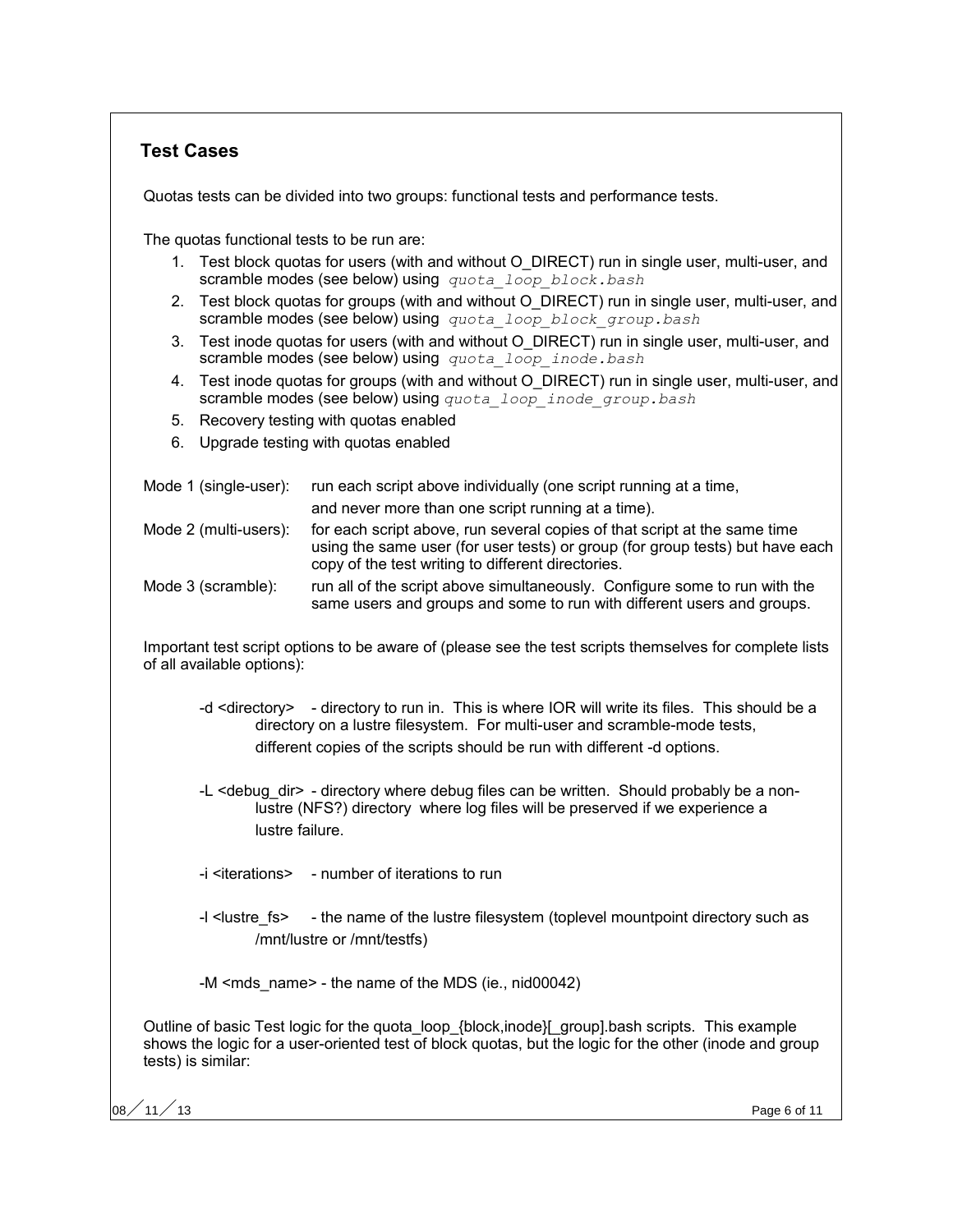TODO: upload the quota\_loop\_{block,inode}[\_group].bash test scripts to a bugzilla bug report so that other Lustre testers have access to these scripts. Need to get permission from Jim Grindle at Cray (os-test team mgr) before doing this.

set a quota (Example: *lfs setquota -u \$user \$block-softlimit \$block-hardlimit \$inode-softlimit \$inode-hardlimit \$lustre)*

run IOR in a loop to fill the fs to to just above the quota we just set and get EDQUOT error Example: aprun -n \$processor\_count IOR \$IOR\_options -o \$directory/\$file

check that IOR exited for quota exceeded (EDQUOT)

Error: if "lfs quota" display on client does not show any asterisks in its output and the block count for the user exceeds the quota limit for the user (means lustre thinks the user is not over quota when the user really is over quota)

Error: if "lfs quota" display does show one or more asterisks in its output and the block count for the user does not exceed the quota limit for the user (means lustre thinks the user is over quota when this is not the case)

 Error: if none of the "lfs quota" displays run on each of the OST's does not show any asterisks in its output and the block count for the user exceeds the quota limit for the user (means lustre thinks

the user is not over quota when the user really is over quota)

Error: if none of the "lfs quota" displays run on each of the OST's

shows one or more asterisks in its output and the block count for the user does not exceed the quota limit for the user (means lustre thinks the user is over quota when the user really is not over quota)

*All the test results should be logged and saved for future reference.*

08 $/$  11 $/$  13  $\,$  Page 7 of 11  $\,$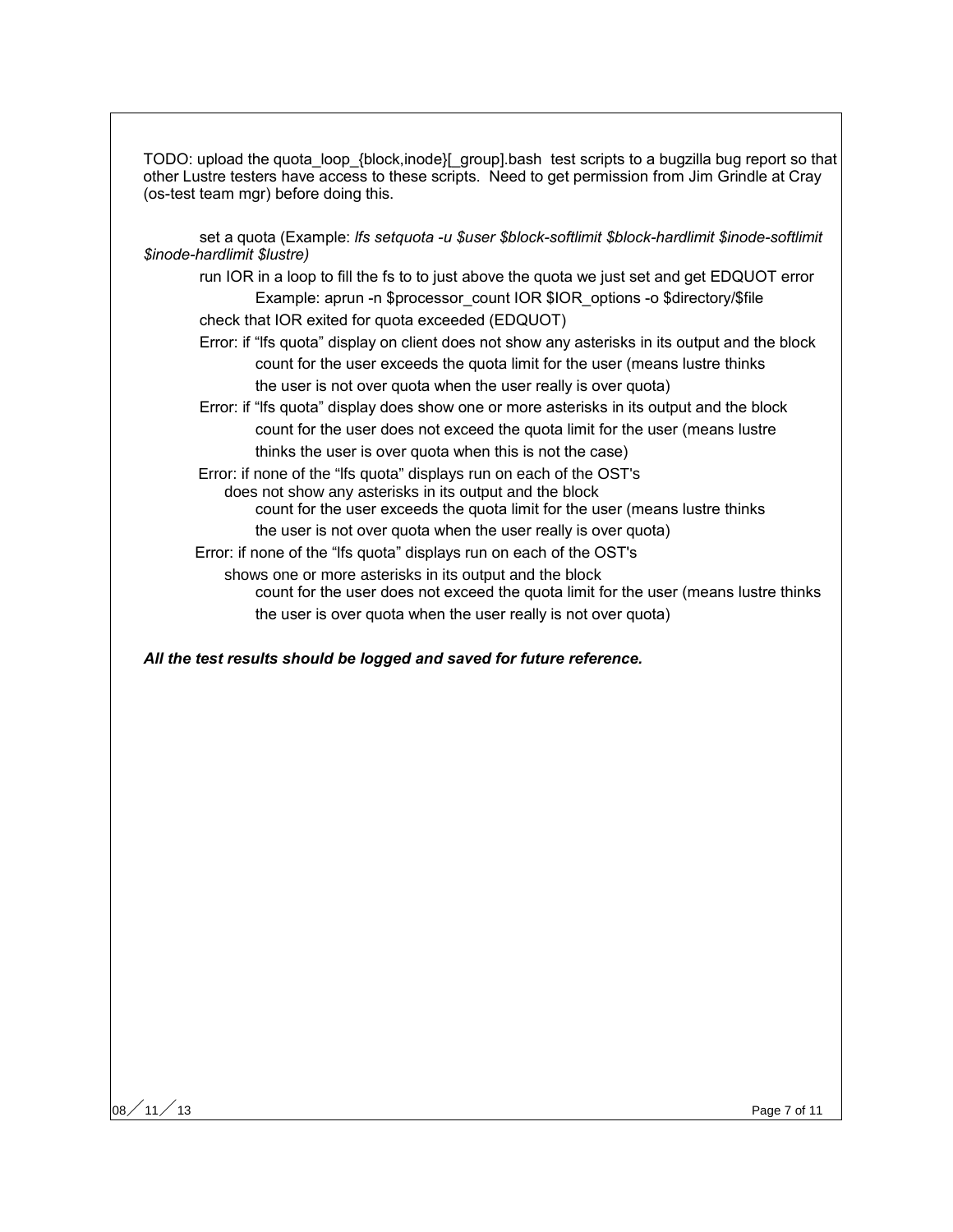#### **Functional Test Cases**

#### 1. (single-user) Test user block quotas

*\$ ./quota\_loop\_block.bash -d /mnt/testfs -L /tmp -i 2 -l /mnt/testfs -M nid00068* 2. (single-user) Test user inode quotas *\$ ./quota\_loop\_inode.bash -d /mnt/testfs -L /tmp -i 2 -l /mnt/testfs -M nid00068* 3. (single-user) Test group block quotas *./quota\_loop\_block\_group.bash -d /mnt/testfs -L /tmp -i 2 -l /mnt/testfs -M nid00068* 4. (single-user) Test group inode quotas *./quota\_loop\_inode\_group.bash -d /mnt/testfs -L /tmp -i 2 -l /mnt/testfs -M nid00068* 5. (single-user) Test user block quotas with O\_DIRECT *\$ ./quota\_loop\_block.bash -O -d /mnt/testfs -L /tmp -i 2 -l /mnt/testfs - M nid00068* 6. (single-user) Test user inode quotas with O\_DIRECT *\$ ./quota\_loop\_inode.bash -O -d /mnt/testfs -L /tmp -i 2 -l /mnt/testfs - M nid00068* 7. (single-user) Test group block quotas with O\_DIRECT *./quota\_loop\_block\_group.bash -O -d /mnt/testfs -L /tmp -i 2 -l /mnt/testfs -M nid00068* 8. (single-user) Test group inode quotas with O\_DIRECT *./quota\_loop\_inode\_group.bash -O -d /mnt/testfs -L /tmp -i 2 -l /mnt/testfs -M nid00068* 9. Test recovery with quotas enabled *test case command line details TBD* 10. Test upgrade with quotas enabled *test case command line details TBD* N. TBD... the test cases for (multi-user) and (scramble) will be added to this test plan once the (single-user) test cases have been executed and debugged. They are actually relatively simple

08 $\big/$  11 $\big/$  13  $\hspace{0.5cm}$  Page 8 of 11  $\hspace{0.5cm}$  Page 8 of 11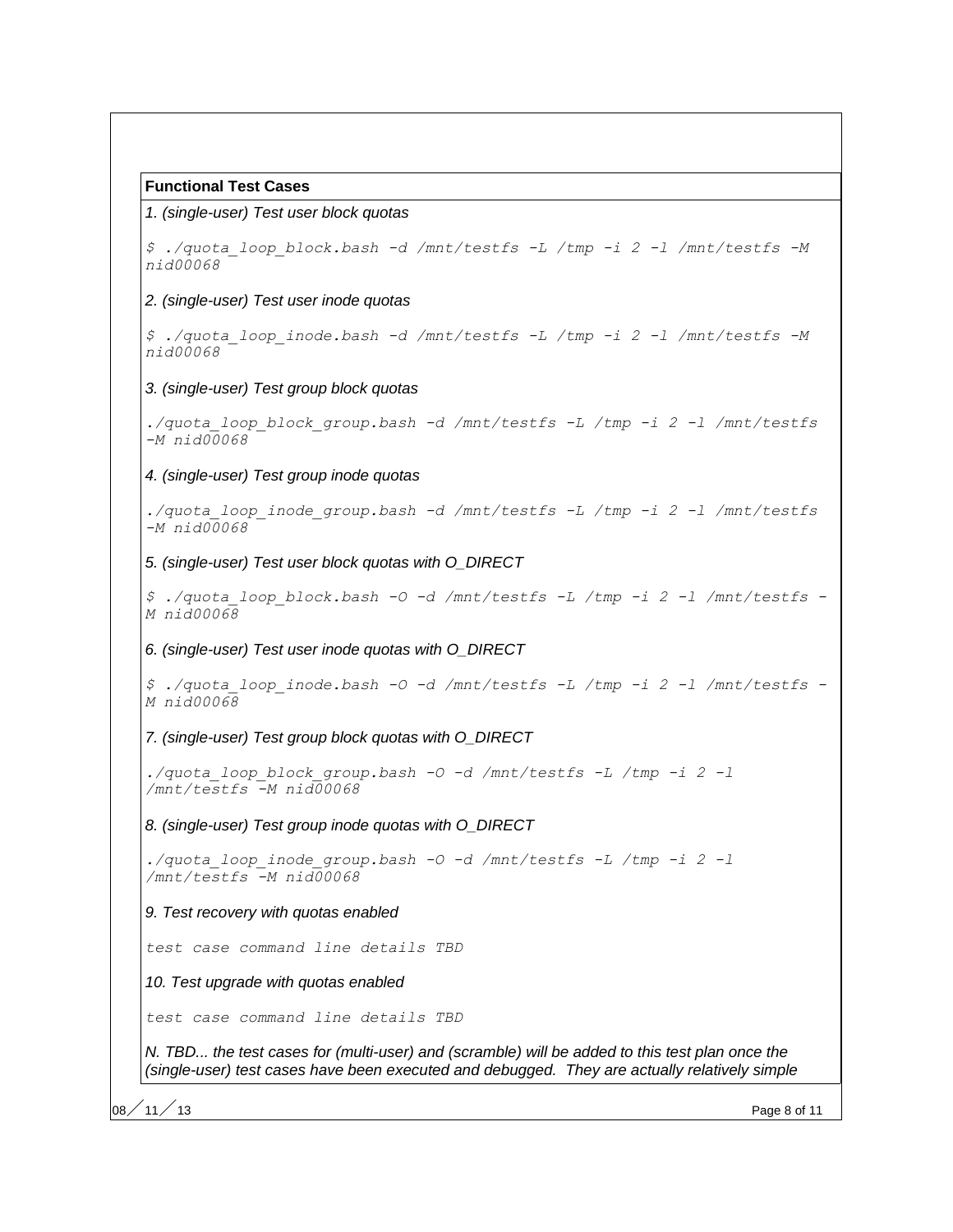variations to the test cases above.

#### **Performance Test Cases**

1. Test performance using IOR with quotas ON and then with quotas off. Compare results and be sure to report any performance degradations from previous release to QE management.

Several things should be considered:

Between different releases:

Quotas ON performance levels should not be slower than previous lustre releases with Quotas ON. For example, if the Quotas ON performance of lustre-1.6.6 is slower on any tests than lustre-1.6.5 with Quotas ON, this represents a performance regression and should be discussed with QE management and most likely a bug should be opened to provide information to developers so they may investigate the cause.

Within a release:

Quotas ON performance should be within X% of Quotas OFF performance for all tests below. TBD: Cray to tell us what X% value should be.

If Quotas ON performance is more than X% slower than Quotas OFF performance for the same test on the same version of the lustre code, these results should be discussed with QE management and most likely a bug should be opened to provide information to developers so they may investigate the cause.

 $\sim$  11  $\neq$  13 Page 9 of 11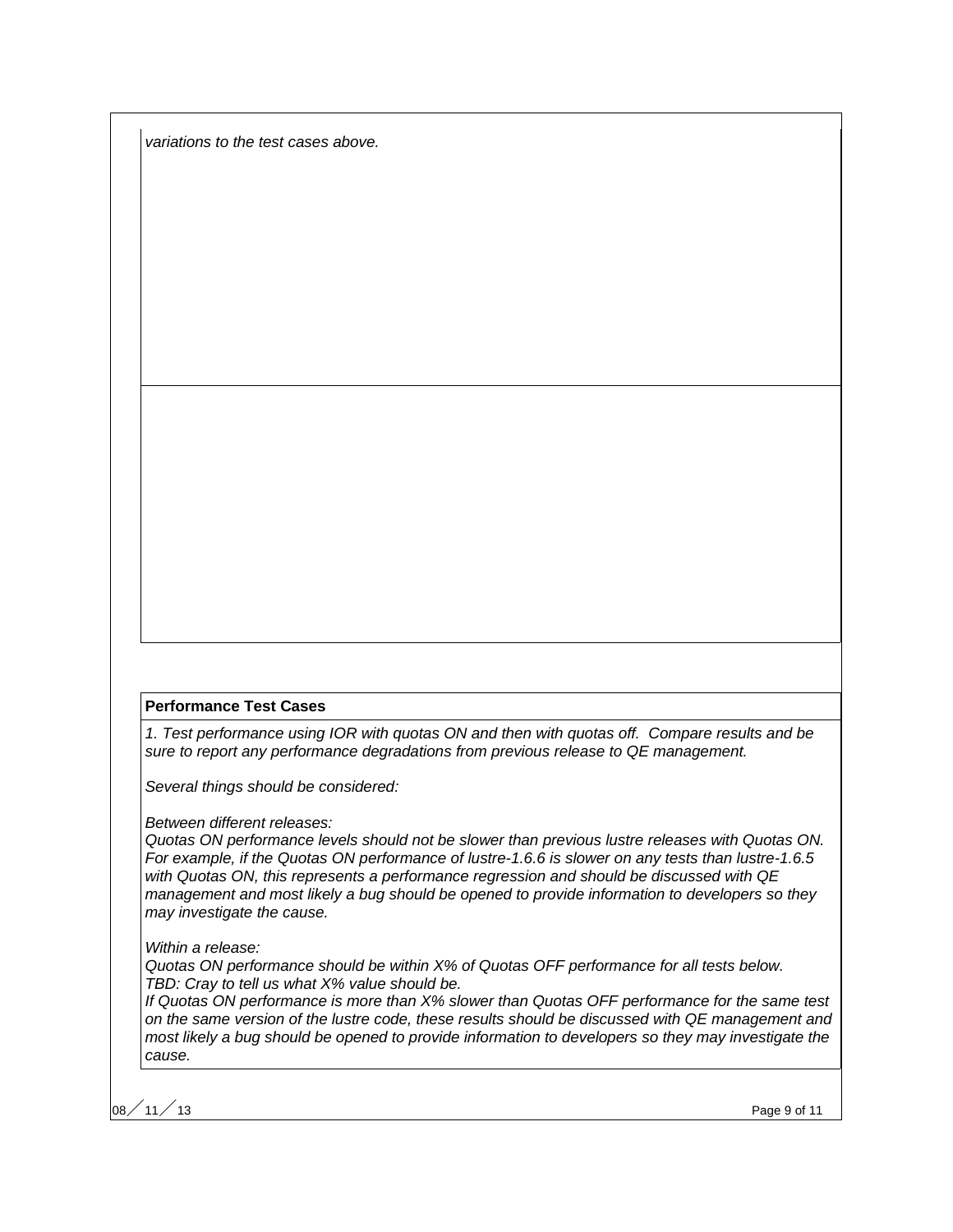| 1. Performance test: |  |
|----------------------|--|
|                      |  |

*\$ ./IOR...*

N.

# **II. Test Plan Reviews and Approval**

Reviews:

- Reviewed by Yu Jian on 2008.06.26
- Reviewed by CR Schult on 2008.07.07

# **Quotas Port for HEAD**

1..QE: [peng.ye@sun.com](mailto:peng.ye@sun.com)

- 2.Time plan:
- End Date:09/23/2008
- 3.Tracking Tickets on Bugzilla: 13058
- 4.Test Matrix:

|                    | rhel5/x86_64 | rhel5/x86_64 |
|--------------------|--------------|--------------|
| sanity-quota       | [1]          | [2][3][4]    |
| lor with quota on  | [1]          |              |
| Pios with quota on | [1]          |              |

[1] Test b\_head\_quota with GSS/krb5 disabled

[2] Test b\_head\_quota with GSS/krb5 enabled

 $\overline{3}$ ] Test  $\overline{b}$  head quota MDS/OSS capabilities security level = 1

[4] Test b\_head\_quota with enabled remote\_client

# **III.Test Plan – Results Reporting**

Testing of quotas should precede each new release of Lustre. Due to the criticality of this feature for certain Cray customers, quotas test failures should be opened as release-blocker bugs for any prereleases of Lustre which are undergoing testing.

# **Test Results**

Test results should be checked for failures.

 $\sim$  11  $\neq$  13